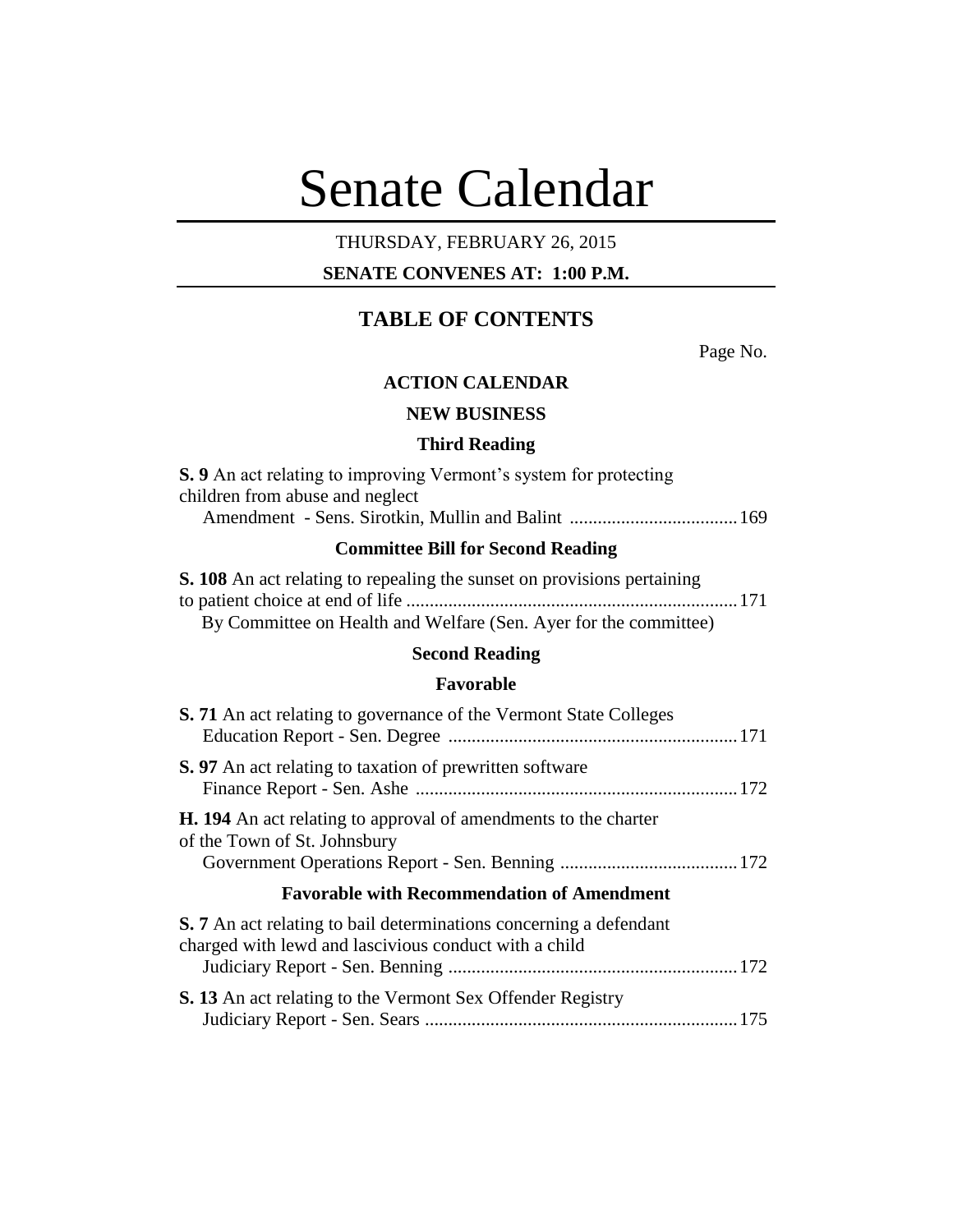# **CONCURRENT RESOLUTIONS FOR NOTICE**

| S.C.R. 4 (For text of Resolution, see Addendum to Senate Calendar   |  |
|---------------------------------------------------------------------|--|
|                                                                     |  |
| <b>H.C.R. 47-59</b> (For text of Resolutions, see Addendum to House |  |
|                                                                     |  |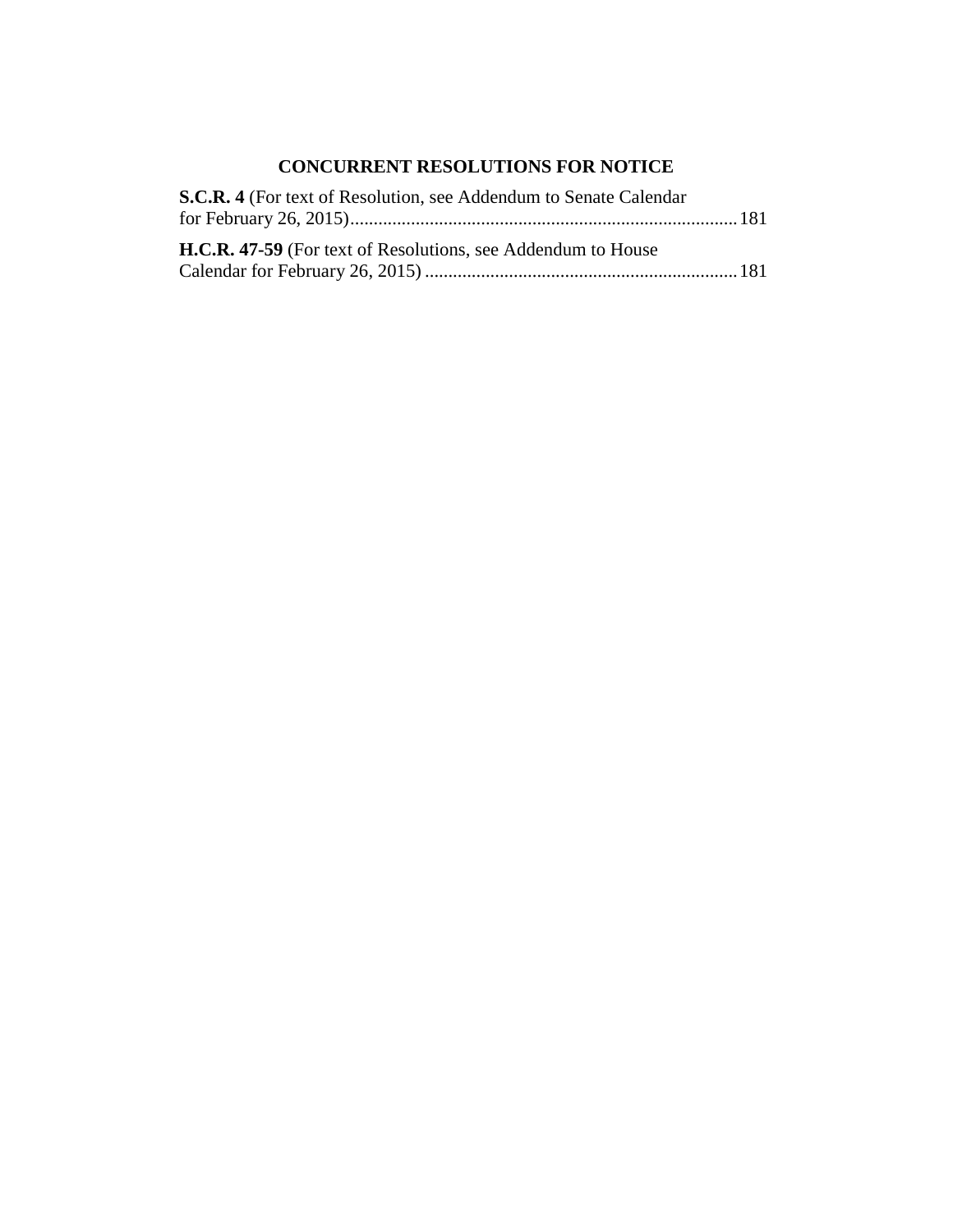#### **ORDERS OF THE DAY**

### **ACTION CALENDAR**

#### **NEW BUSINESS**

#### **Third Reading**

## **S. 9.**

An act relating to improving Vermont's system for protecting children from abuse and neglect.

#### **Amendment to S. 9 to be offered by Senators Sirotkin, Mullin and Balint before Third Reading**

Senators Sirotkin, Mullin and Balint move to amend the bill by striking out Sec. 21 in its entirety and inserting in lieu thereof four new sections to be numbered Secs. 21, 22, 23 and 24 to read as follows:

\* \* \* Establishing the Office of the Child Protection Advocate \* \* \*

Sec. 21. 3 V.S.A. chapter 45, subchapter 4 is redesignated to read:

Subchapter 4. Departments, Divisions, Offices, and Boards

Sec. 22. 3 V.S.A. § 2284 is added to read:

#### § 2284. OFFICE OF THE CHILD PROTECTION ADVOCATE

(a) The Office of the Child Protection Advocate is created in the Agency of Administration.

(b) The Office shall be headed by the Child Protection Advocate, who shall be an individual with expertise and experience relevant to protecting children from abuse and neglect. The Vermont Child Protection Advocate shall be appointed:

(1) by the Governor subject to the advice and consent of the Senate; and

(2) for a term of four years and until his or her successor is appointed and qualified.

(c) The Child Protection Advocate shall:

(1) investigate and resolve complaints on behalf of persons involved in the child protection system;

(2) analyze and monitor the development and implementation of federal, State, and local laws, and of regulations and policies relating to child protection and to the Department for Children and Families, and make recommendations as he or she deems appropriate;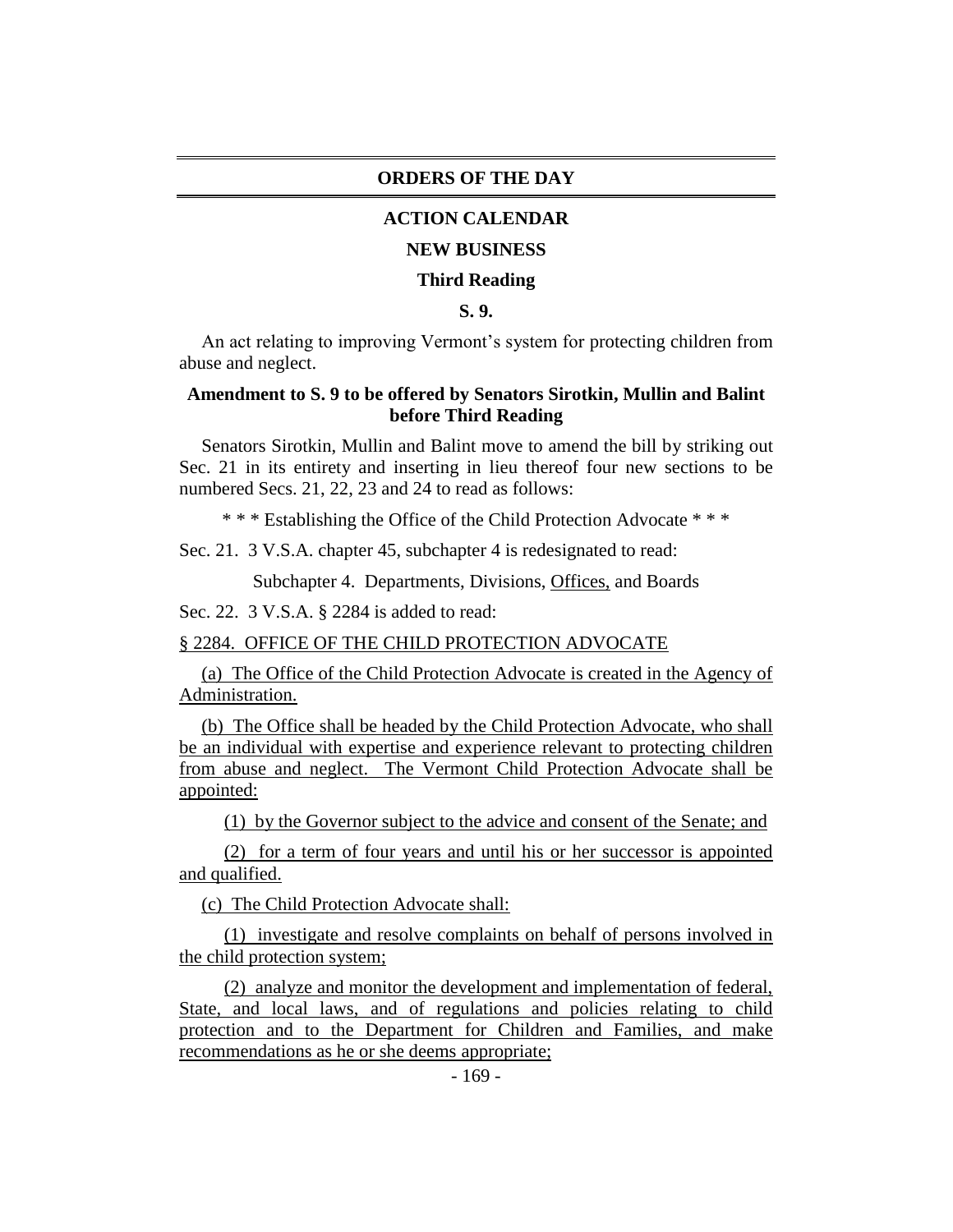(3) provide information to the public, agencies, legislators, and others regarding problems and concerns of persons involved in the child protection system, including recommendations relating to such problems and concerns;

(4) promote the development and involvement of citizen organizations in the work of the Office and in protecting children from abuse and neglect;

(5) train persons and organizations in advocating for the interests of children and persons involved in the protecting children from abuse and neglect;

(6) develop and implement a reporting system to collect and analyze information relating to complaints by persons involved in the child protection system; and

(7) submit to the General Assembly and the Governor on or before January 15 of each year a report on the Office's activities and recommendations.

(d) The Child Protection Advocate may:

(1) hire or contract with persons to fulfill the purposes of this chapter;

(2) have appropriate access to review the records of State agencies;

(3) pursue administrative, judicial, or other remedies on behalf of persons involved in the child protection system;

(4) delegate to employees of the Office any part of his or her authority;

(5) adopt rules, policies, and procedures necessary to carry out the provisions of this chapter, including prohibiting any employee or immediate family member of any employee from having any interest which creates a conflict of interest in carrying out the Advocate's responsibilities under this chapter;

(6) take any other action necessary to fulfill the purposes of this chapter.

(e) All State agencies shall comply with reasonable requests of the Child Protection Advocate for records, information, and assistance.

(f) No civil liability shall attach to the Child Protection Advocate or any employee of the Office of the Child Protection Advocate for good faith performance of the duties imposed by this chapter.

(g) A person who intentionally hinders the Child Protection Advocate or a representative of the Office of the Child Protection Advocate acting pursuant to this chapter shall be imprisoned not more than one year or fined not more than \$5,000.00, or both.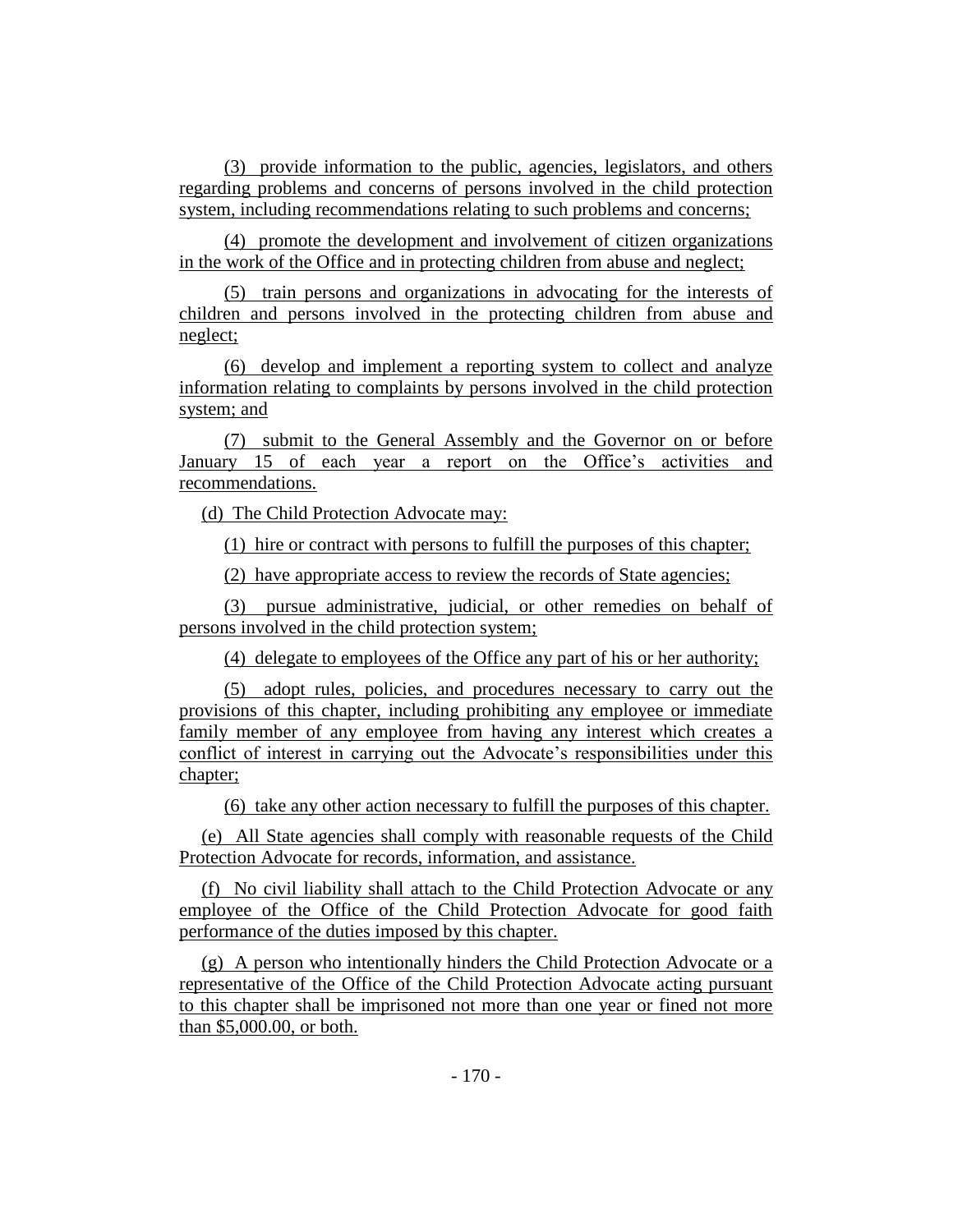(h) A person who takes discriminatory, disciplinary, or retaliatory action against any person for any communication made, or information disclosed, to the Child Protection Advocate or to a representative of the Office of the Child Protection Advocate to aid the Advocate in carrying out his or her duties, unless the communication or disclosure was done maliciously or without good faith, shall be imprisoned not more than one year or fined not more than \$5,000.00, or both.

# Sec. 23. AGENCY OF HUMAN SERVICES; FUNDING THE OFFICE OF THE CHILD PROTECTION ADVOCATE

In the event the FY16 Appropriations Act does not fund the Office of the Child Protection Advocate as set forth in 3 V.S.A. § 2284, the Secretary of the Agency of Human Services shall identify and secure federal, private, or nonstate resources to fund the Office of the Child Protection Advocate.

\* \* \* Effective Dates \* \* \*

# Sec. 24. EFFECTIVE DATES

This act shall take effect on July 1, 2015, except:

(1) this section, Sec. 17 (Joint Legislative Child Protection Oversight Committee) and Sec. 18 (Department for Children and Families; policies, procedures, and practices) shall take effect on passage; and

(2) in the event that the FY16 Appropriations Act does not fund the Office of the Child Protection Advocate created in sections 21-22 of this Act, sections 21-22 shall take effect upon the Secretary of the Agency of Human Services identifying and securing at least \$100,000 in federal, private, or nonstate sourced resources to fund the Office of the Child Protection Advocate.

#### **Committee Bill for Second Reading**

# **S. 108.**

An act relating to repealing the sunset on provisions pertaining to patient choice at end of life.

By the Committee on Health & Welfare. (Senator Ayer for the committee.)

#### **Second Reading**

# **Favorable**

# **S. 71.**

An act relating to governance of the Vermont State Colleges.

**Reported favorably by Senator Degree for the Committee on Education.**

(Committee vote: 6-0-0)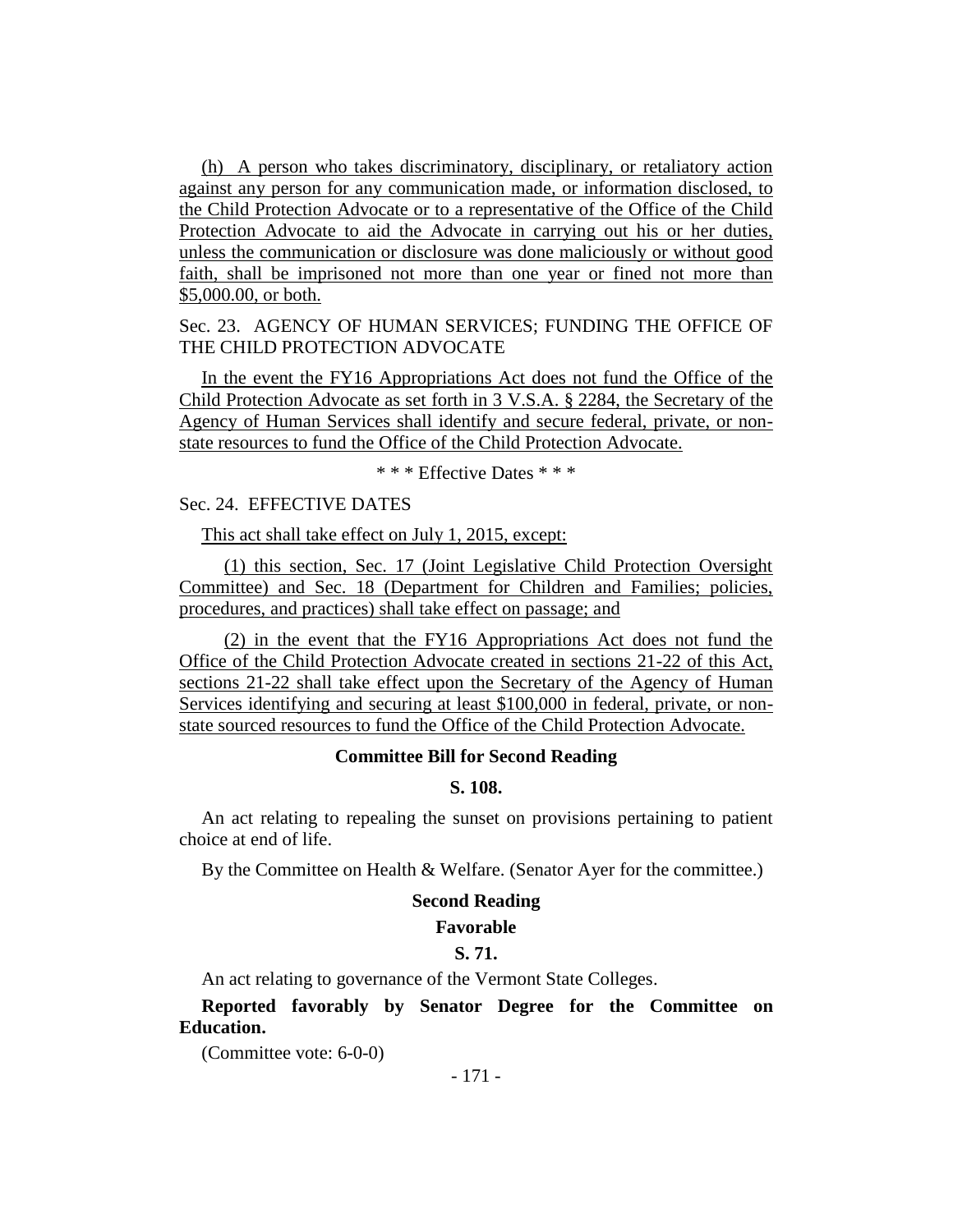#### **S. 97.**

An act relating to taxation of prewritten software.

#### **Reported favorably by Senator Ashe for the Committee on Finance.**

(Committee vote: 6-0-1)

#### **H. 194.**

An act relating to approval of amendments to the charter of the Town of St. Johnsbury.

## **Reported favorably by Senator Benning for the Committee on Government Operations.**

(Committee vote: 4-0-1)

(No House amendments)

#### **Favorable with Recommendation of Amendment**

# **S. 7.**

An act relating to bail determinations concerning a defendant charged with lewd and lascivious conduct with a child.

## **Reported favorably with recommendation of amendment by Senator Benning for the Committee on Judiciary.**

The Committee recommends that the bill be amended by striking out all after the enacting clause and inserting in lieu thereof the following:

Sec. 1. 13 V.S.A. § 2602(f) is added to read:

(f) Conduct constituting the offense of lewd and lascivious conduct with a child under this section shall be considered a violent act for the purpose of determining bail under chapter 229 of this title.

Sec. 2. 13 V.S.A. § 7554 is amended to read:

#### § 7554. RELEASE PRIOR TO TRIAL

(a) Any person charged with an offense, other than a person held without bail under section 7553 or 7553a of this title, shall at his or her appearance before a judicial officer be ordered released pending trial in accordance with this section.

(1) The person defendant shall be ordered released on personal recognizance or upon the execution of an unsecured appearance bond in an amount specified by the judicial officer unless the judicial officer determines that such a release will not reasonably assure ensure the appearance of the person as required. In determining whether the person defendant presents a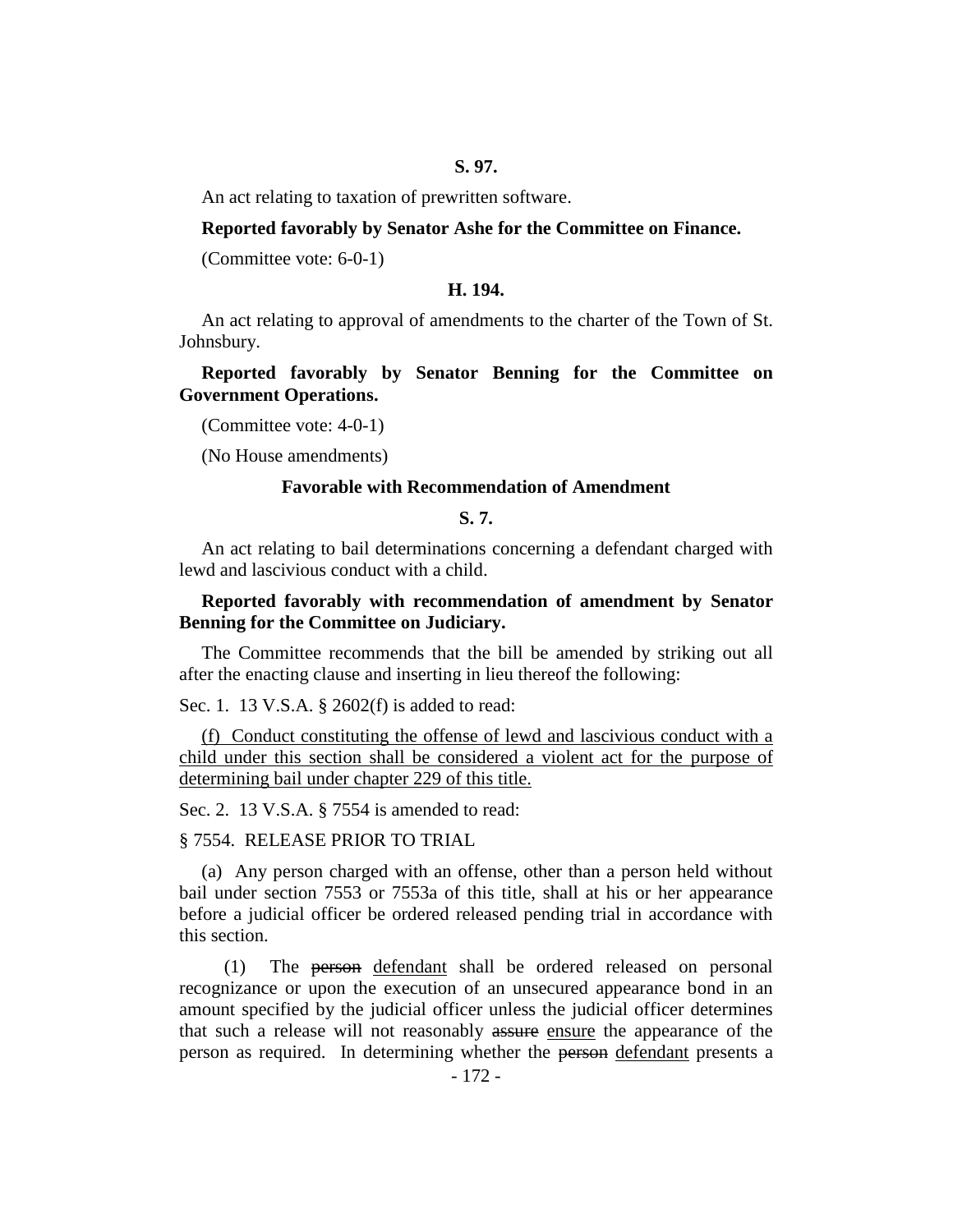risk of nonappearance, the judicial officer shall consider, in addition to any other factors, the seriousness of the offense charged and the number of offenses with which the person is charged. If the officer determines that such a release will not reasonably assure ensure the appearance of the person defendant as required, the officer shall, either in lieu of or in addition to the above methods of release, impose the least restrictive of the following conditions or the least restrictive combination of the following conditions which that will reasonably assure ensure the appearance of the person defendant as required:

(A) place the person Place the defendant in the custody of a designated person or organization agreeing to supervise him or her if the defendant is charged with an offense that is not a nonviolent misdemeanor or nonviolent felony as defined in 28 V.S.A. § 301;.

(B) place Place restrictions on the travel, association, or place of abode of the person defendant during the period of release;

(C) require the person Require the defendant to participate in an alcohol or drug treatment program. The judicial officer shall take into consideration the defendant's ability to comply with an order of treatment and the availability of treatment resources;.

(D) require Require the execution of a secured appearance bond in a specified amount and the deposit with the clerk of the Court, in cash or other security as directed, of a sum not to exceed 10 percent of the amount of the bond, such deposit to be returned upon the appearance of the person defendant as required;.

(E) require Require the execution of a surety bond with sufficient solvent sureties, or the deposit of cash in lieu thereof.

(F) impose Impose any other condition found reasonably necessary to assure ensure appearance as required, including a condition requiring that the person defendant return to custody after specified hours.

(2) If the judicial officer determines that conditions of release imposed to assure ensure appearance will not reasonably protect the public, the judicial officer may in addition impose in addition the least restrictive of the following conditions or the least restrictive combination of the following conditions which that will reasonably assure ensure protection of the public:

(A) place the person Place the defendant in the custody of a designated person or organization agreeing to supervise him or her; if the defendant is charged with an offense that is not a nonviolent misdemeanor or nonviolent felony as defined in 28 V.S.A. § 301.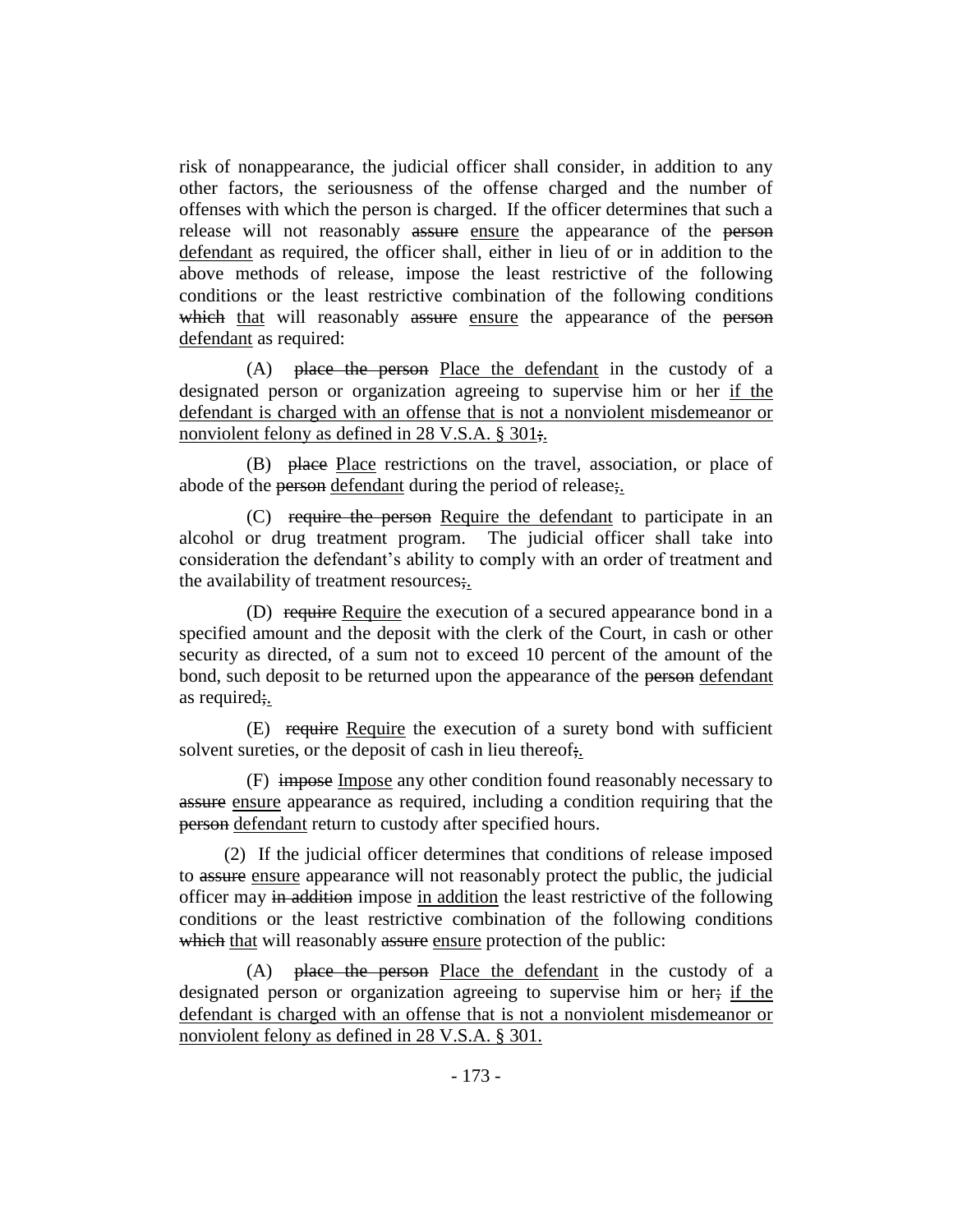(B) place Place restrictions on the travel, association, or place of abode of the person defendant during the period of release;.

(C) require the person Require the defendant to participate in an alcohol or drug treatment program. The judicial officer shall take into consideration the defendant's ability to comply with an order of treatment and the availability of treatment resources;.

(D) impose Impose any other condition found reasonably necessary to protect the public, except that a physically restrictive condition may only be imposed in extraordinary circumstances;.

(E) if the person If the defendant is a State, county, or municipal officer charged with violating section 2537 of this title, the Court may suspend the officer's duties in whole or in part, if the Court finds that it is necessary to protect the public.

\* \* \*

Sec. 3. 28 V.S.A. § 808(f) is amended to read:

(f) While appropriate community housing is an important consideration in release of offenders, the Department of Corrections shall not use lack of housing as the sole factor in denying furlough to offenders who have served at least their minimum sentence for a nonviolent misdemeanor or nonviolent felony provided that public safety and the best interests of the offender will be served by reentering the community on furlough. The Department shall adopt rules to implement this subsection.

# Sec. 4. COMMUNITY HOUSING PLAN

On or before October 15, 2015, the Department of Corrections shall report to the Joint Legislative Corrections Oversight Committee regarding a plan for reducing the growing number of nonviolent offenders being held past their minimum sentence because of the lack of community housing and regarding its proposal for rulemaking. The report shall include data for offenders who are held past their minimum sentence for lack of housing, the offenders' risk levels, and whether they were released and reincarcerated due to violating conditions.

Sec. 5. EFFECTIVE DATES

(a) Secs. 1 and 2 shall take effect on July 1, 2015.

(b) This section and Secs. 3 and 4 shall take effect on passage.

(Committee vote: 5-0-0)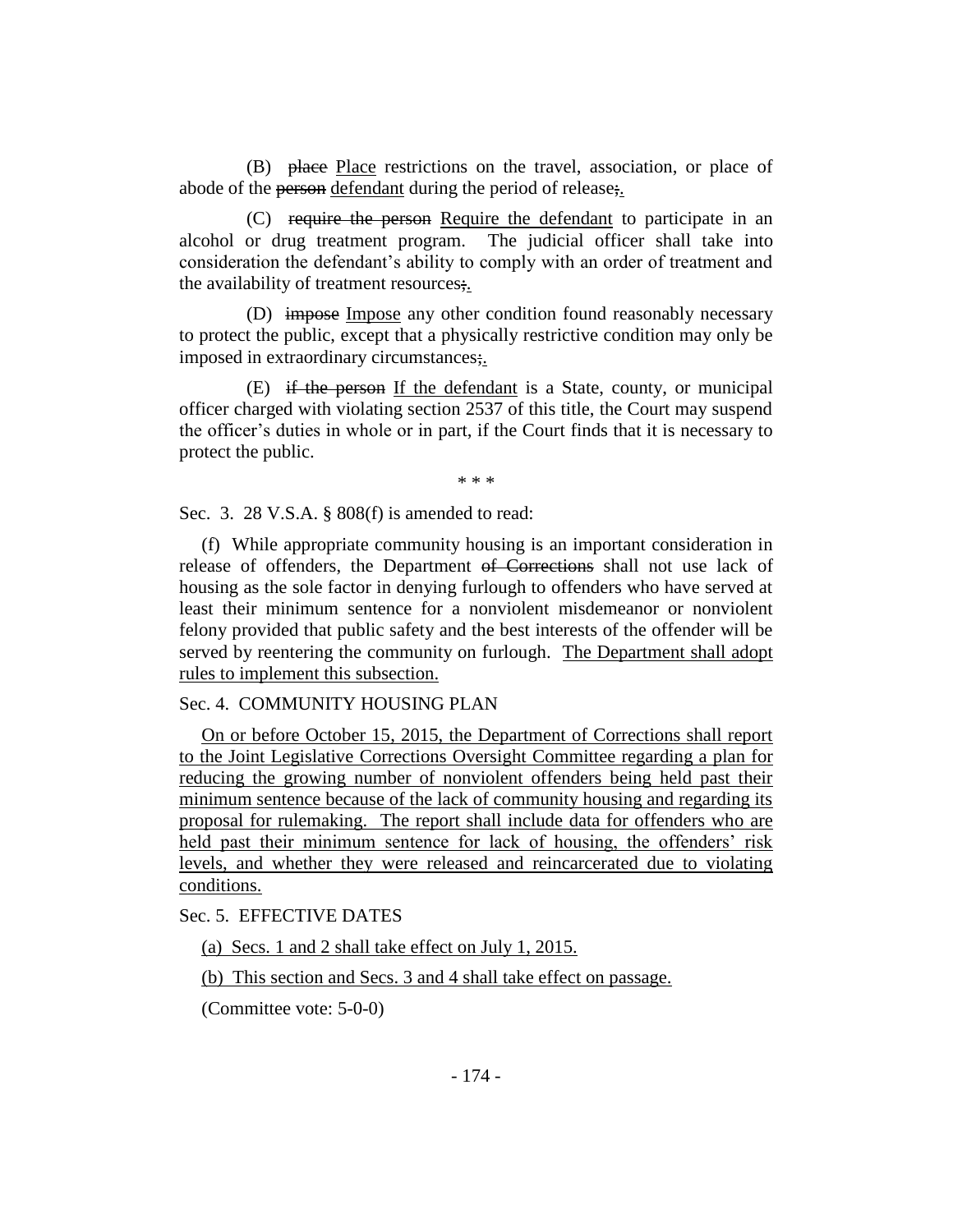An act relating to the Vermont Sex Offender Registry.

#### **Reported favorably with recommendation of amendment by Senator Sears for the Committee on Judiciary.**

The Committee recommends that the bill be amended by striking out all after the enacting clause and inserting in lieu thereof the following:

Sec. 1. 13 V.S.A. § 5401(10)(B)(viii) is amended to read:

(viii) sex trafficking of children or sex trafficking by force, fraud, or coercion as defined in 13 V.S.A. § 2635a 13 V.S.A. § 2652;

Sec. 2. 13 V.S.A. § 5403 is amended to read:

# § 5403. REPORTING UPON CONVICTION TO DEPARTMENT OF PUBLIC SAFETY

(a) Upon conviction and prior to sentencing, the court Court shall order the sex offender to provide the court Court with the following information, which the court Court shall forward to the department Department forthwith:

(1) name;

(2) date of birth;

(3) general physical description;

(4) current address;

(5)(4) Social Security number;

(6) fingerprints;

(7) current photograph;

 $(8)(5)$  current employment; and

 $(9)(6)$  name and address of any postsecondary educational institution at which the sex offender is enrolled as a student.

(b) Within 10 days after sentencing, the court Court shall forward to the department Department:

(1) the sex offender's conviction record, including offense, date of conviction, sentence and any conditions of release or probation;

(2) an order issued pursuant to section 5405a of this title, on a form developed by the Court Administrator, that the defendant comply with Sex Offender Registry requirements.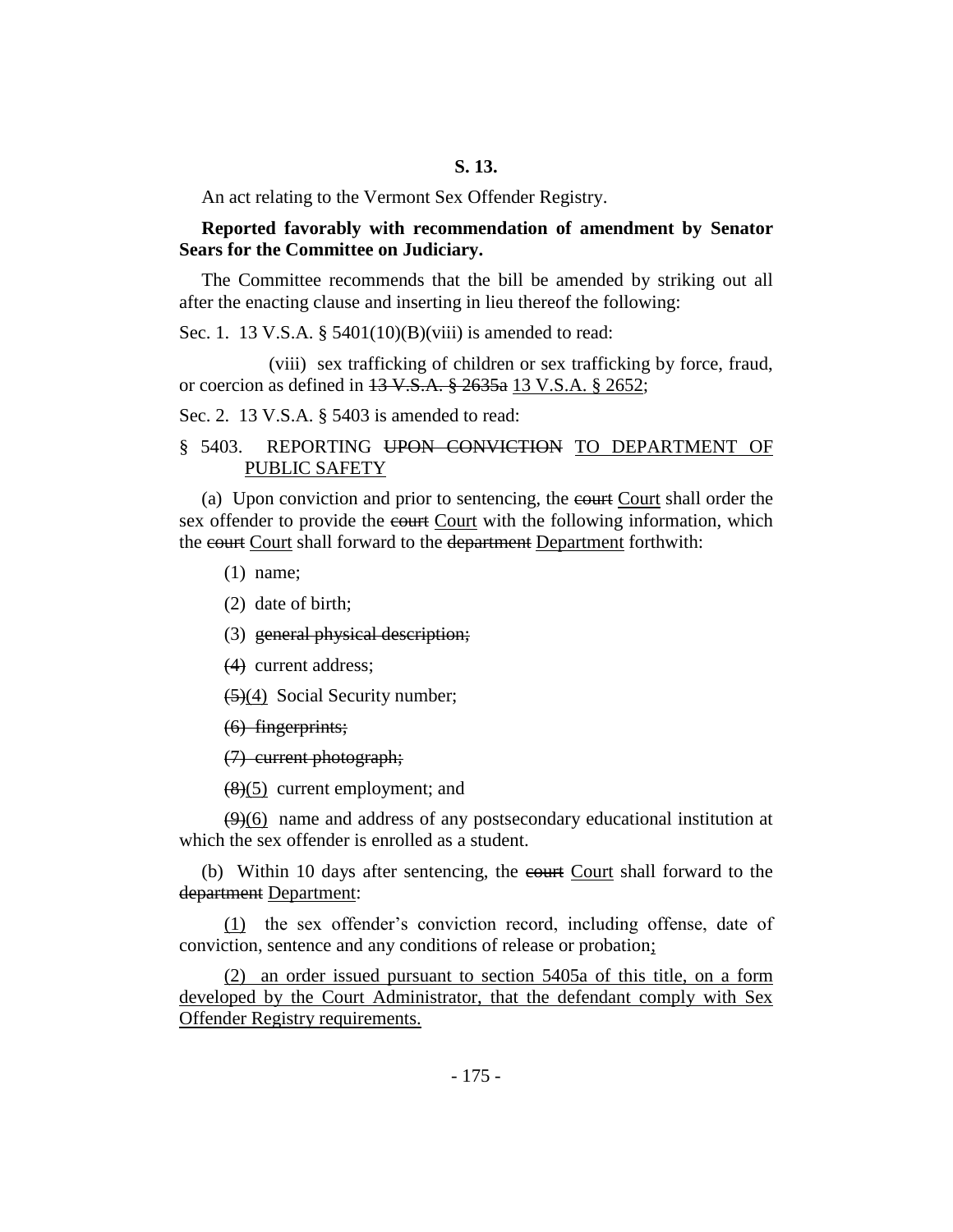(c) The Departments of Corrections and of Public Safety shall jointly develop a process for the Department of Corrections to notify the Department of Public Safety when an offender who is under Department of Corrections supervision is required to be placed on the Sex Offender Registry because of a conviction that occurred in another jurisdiction of the United States, including a state, territory, commonwealth, the District of Columbia, or military, federal, or tribal court. The report shall include the offense of which the defendant was convicted that requires the placement of his or her name on the Registry.

Sec. 3. 13 V.S.A. § 5405a is added to read:

# § 5405a. COURT DETERMINATION OF SEX OFFENDER REGISTRY REQUIREMENTS

(a)(1) The Court shall determine at sentencing whether Sex Offender Registry requirements apply to the defendant.

(2) If the State and the defendant do not agree as to the applicability of Sex Offender Registry requirements to the defendant, the State shall file a motion setting forth the Sex Offender Registry requirements applicable to the defendant within 10 days of the entry of a guilty plea. To the extent the defendant opposes the motion, the State and the defendant shall present evidence at the sentencing as to the applicability of Sex Offender Registry requirements to the defendant.

(b) The Court shall consider the following when determining under this section whether Sex Offender Registry requirements apply to the defendant:

(1) the report issued pursuant to subsection 5403(c) of this title;

(2) the presentence investigation report regarding the offense for which the defendant is being sentenced;

(3) the Court's own judgment of conviction and any evidence that was presented at trial; and

(4) any other evidence admitted at sentencing and deemed relevant by the Court to the defendant's registry status.

(c) The State shall bear the burden of proving by a preponderance of the evidence the applicability of Sex Offender Registry requirements to the defendant under this section.

(d) Within 10 days after the sentencing or the hearing held pursuant to subdivision (a)(2) of this section, the Court shall issue an order determining whether Sex Offender Registry requirements apply to the defendant. The order shall include: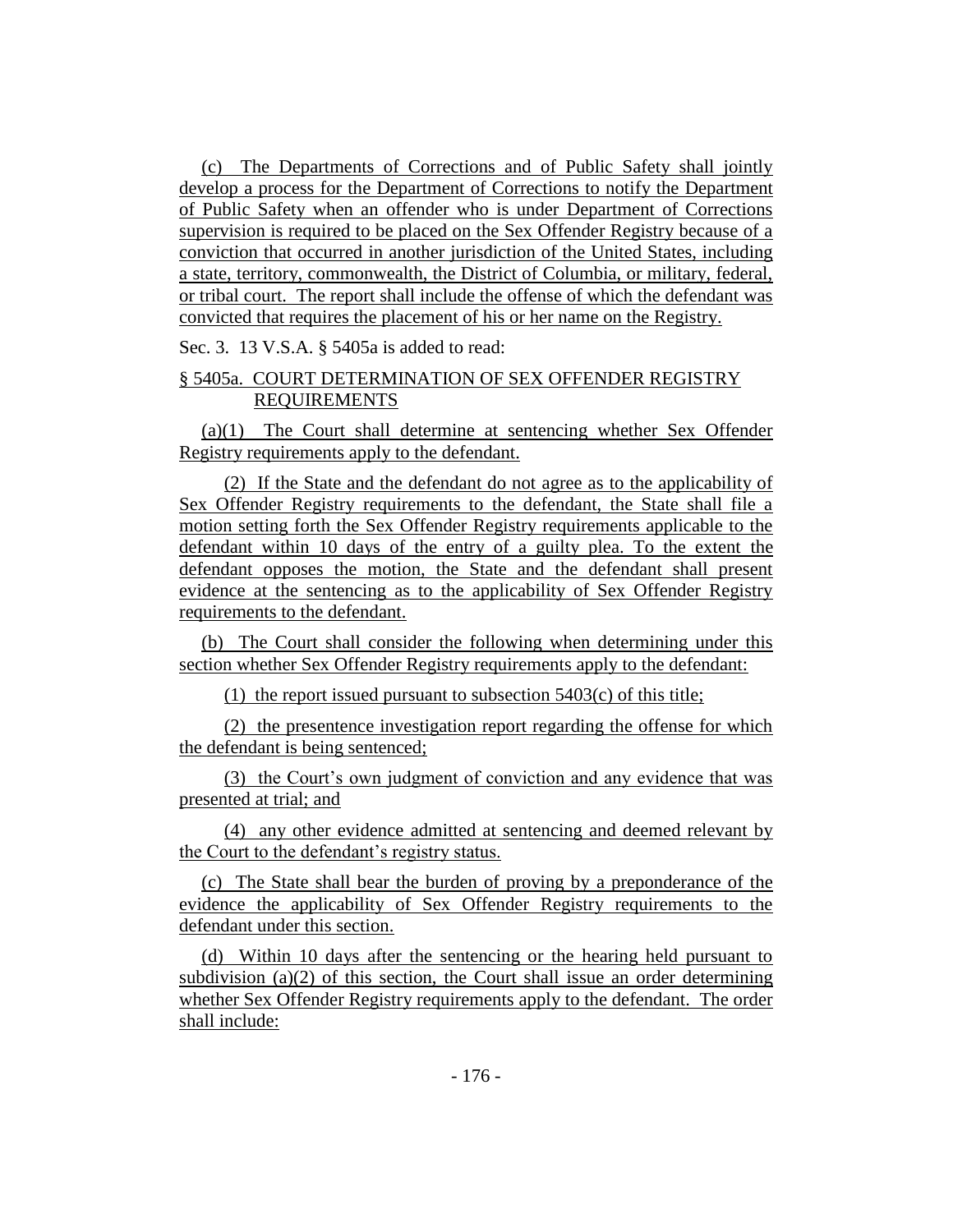(1) the offense of which the defendant was convicted that requires the placement of his or her name on the Sex Offender Registry;

(2) any prior convictions that affect:

(A) the defendant's Sex Offender Registry Status;

(B) the length of time that the defendant is required to register as a sex offender; or

(C) whether information regarding the defendant is required to be electronically posted on the Internet under section 5411a of this title;

(3) the length of time that the defendant is required to register as a sex offender;

(4) whether the defendant is designated as a sexually violent predator under section 5405 of this title;

(5) whether the defendant was immediately released or remanded to the custody of the Department of Corrections; and

(6) whether information regarding the defendant is required to be electronically posted on the Internet under section 5411a of this title.

Sec. 4. 13 V.S.A. § 5407 is amended to read:

§ 5407. SEX OFFENDER'S RESPONSIBILITY TO REPORT

\* \* \*

(f) A person required to register as a sex offender under this subchapter shall continue to comply with this section for the life of that person, except during periods of incarceration, if that person:

\* \* \*

(2) has been convicted of a sexual assault as defined in section 3252 of this title or aggravated sexual assault as defined in section 3253 of this title, or a comparable offense in another jurisdiction of the United States, including a state, territory, commonwealth, the District of Columbia, or military, federal, or tribal court; however, if a person convicted under section 3252 is not more than six years older than the victim of the assault and if the victim is 14 years of age or older, then the offender shall not be required to register for life if the age of the victim was the basis for the conviction;

\* \* \*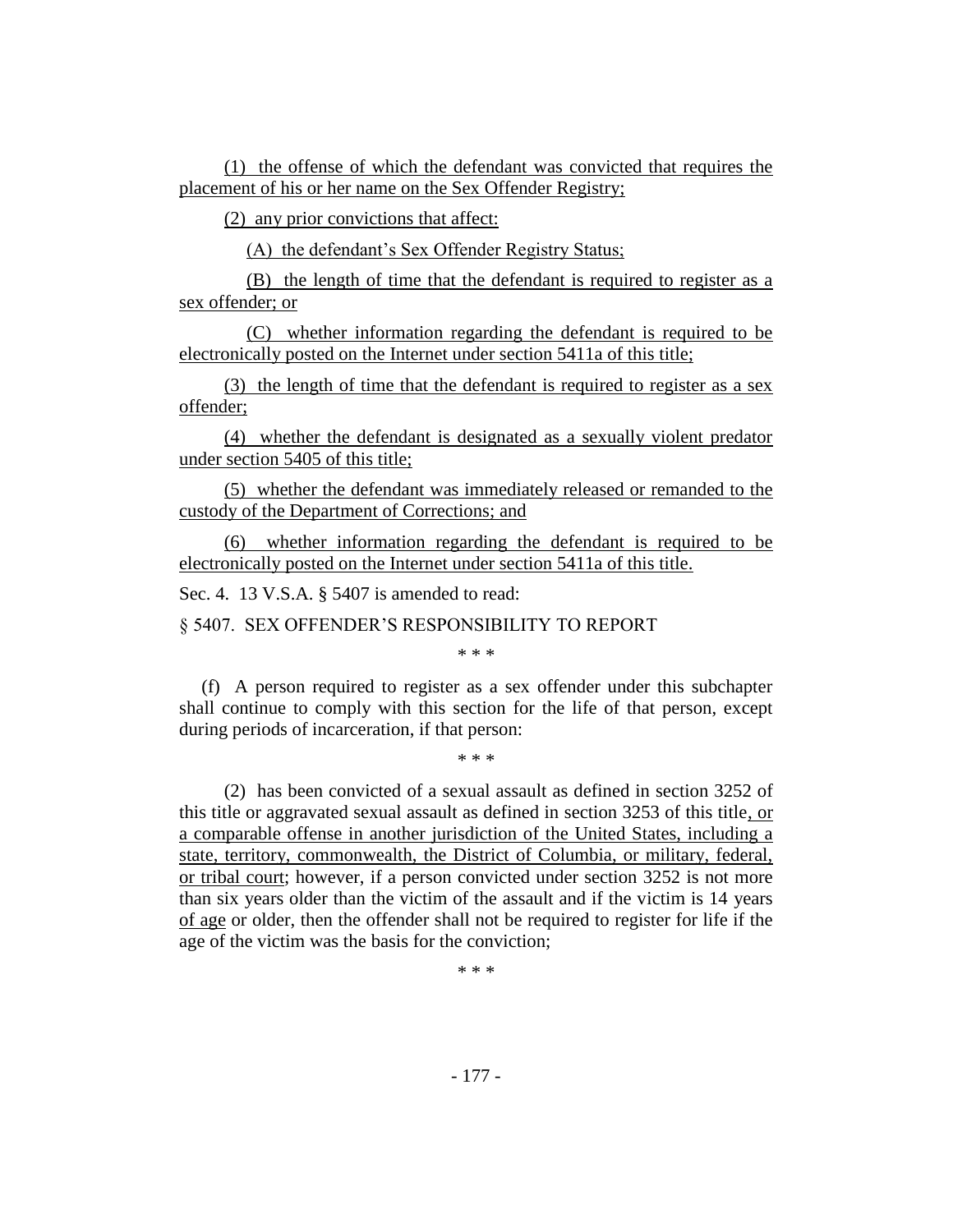Sec. 5. 13 V.S.A. § 5416 is added to read:

# § 5416. PERSONS SUBJECT TO ERRONEOUS SEX OFFENDER REGISTRY REQUIREMENTS; PETITION TO CORRECT

(a) A person may petition the Court for an order declaring that the person has been inadvertently subject to erroneous Sex Offender Registry requirements and directing the Department of Public Safety to correct the error. The petitioner shall provide notice of the petition to the State's Attorney or the Attorney General, who shall be the respondent in the matter.

(b) A petition filed under this section shall include:

(1) the Court's order issued under subdivision 5403(b)(2) of this title to comply with Sex Offender Registry requirements, if available; and

(2) the factual basis for the petitioner's allegation that he or she was subject to an erroneous sex offender registry requirement.

(c) The Court shall grant a petition filed under this section if it finds that the petitioner has demonstrated by a preponderance of the evidence that he or she was by Court order subject to an erroneous sex offender registry requirement. As used in this subsection, "erroneous sex offender registry requirement" includes the person's name being erroneously placed on the Sex Offender Registry or the Internet Sex Offender Registry, or the person being erroneously subject to lifetime registration under subsection 5407(f) of this title.

(d) If a petition filed under this section is granted, the Court shall enter an order declaring that the person had been inadvertently subject to erroneous Sex Offender Registry requirements. The Court shall provide the order to the Department of Public Safety and direct the Department to take any action necessary to correct the error, including, if appropriate, removing the person's name from the Sex Offender Registry and the Internet Sex Offender Registry.

(e)(1) If the Court denies a petition filed under this section, no further petition shall be filed by the person with respect to the alleged error.

(2) This subsection shall not apply if the petition is based on:

(A) newly discovered evidence;

(B) an expungement order issued under chapter 230 of this title;

(C) a successful petition under chapter 182 of this title (innocence protection); or

(D) a successful petition for postconviction relief.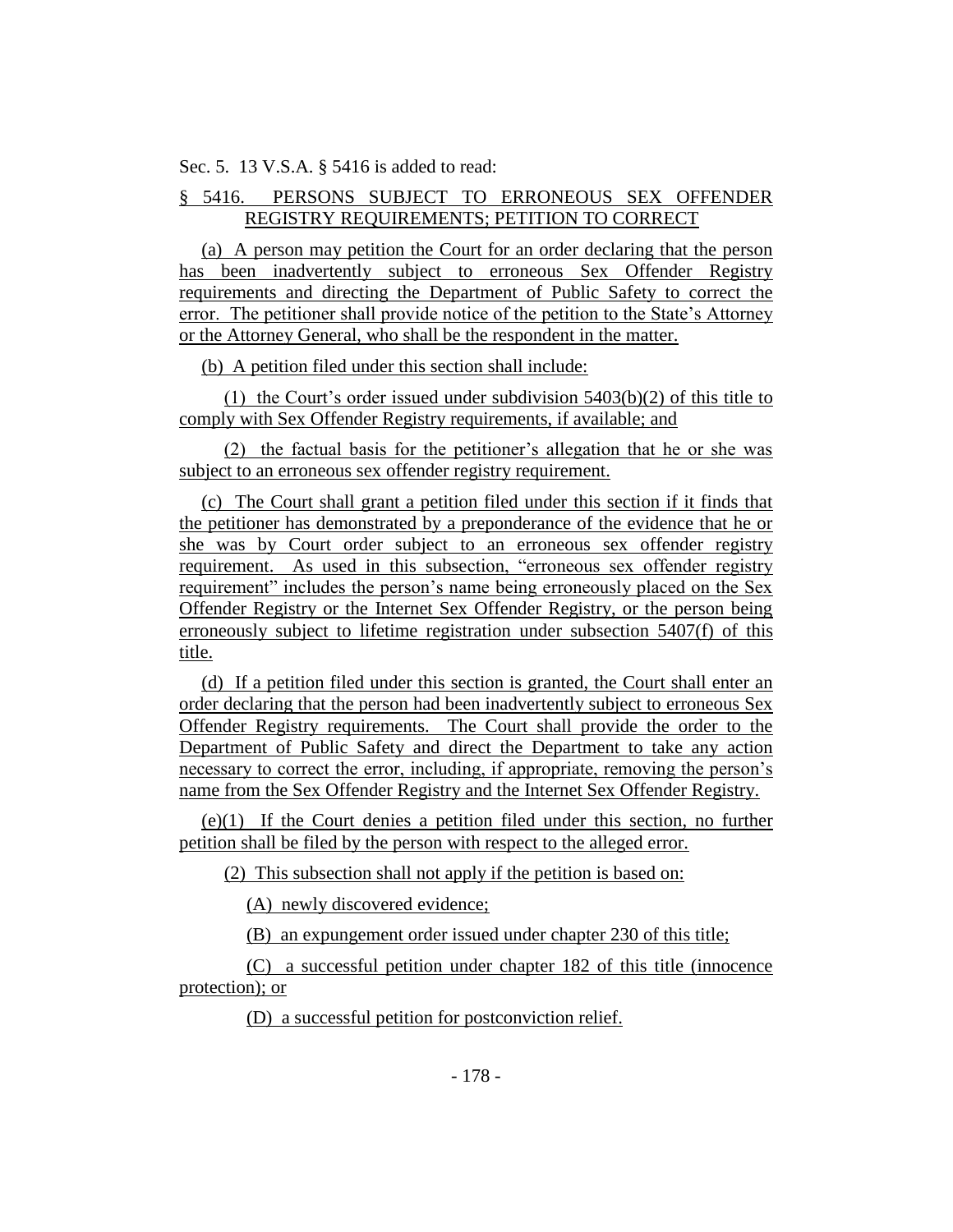Sec. 6. 2009 Acts and Resolves No. 58, Sec. 28 is amended to read:

# Sec. 28. EFFECTIVE DATE

This act shall take effect on July 1, 2009, except as follows:

(1) that Secs. 22 and 26 of this act shall take effect on July 2, 2009.

(2) Sec. 14 of this act shall take effect July 1, 2010, provided that Sec. 14 shall not take effect until the state auditor, in consultation with the department of public safety and the department of information and innovation technology, has provided a favorable performance audit regarding the Internet sex offender registry to the senate and house committees on judiciary, the house committee on corrections and institutions, and the joint committee on corrections oversight.

Sec. 7. REPEAL

2009 Acts and Resolves No. 58, Sec. 14 (electronic posting of offender addresses on Sex Offender Registry) is repealed.

Sec. 8. 13 V.S.A. § 5411a is amended to read:

§ 5411a. ELECTRONIC POSTING OF THE SEX OFFENDER REGISTRY

\* \* \*

(b) The Department shall electronically post the following information on sex offenders designated in subsection (a) of this section:

(1) the offender's name and any known aliases;

(2) the offender's date of birth;

(3) a general physical description of the offender;

(4) a digital photograph of the offender;

(5) the offender's town of residence;

(6) the offender's address or, if the offender does not have a fixed address, other information about where the offender habitually lives, if:

(A) the Department determines that all the information to be electronically posted about the offender is correct; and

(B)(i) the offender has been designated as high-risk by the department of corrections pursuant to section 5411b of this title;

(ii) the offender has not complied with sex offender treatment;

(iii) there is an outstanding warrant for the offender's arrest;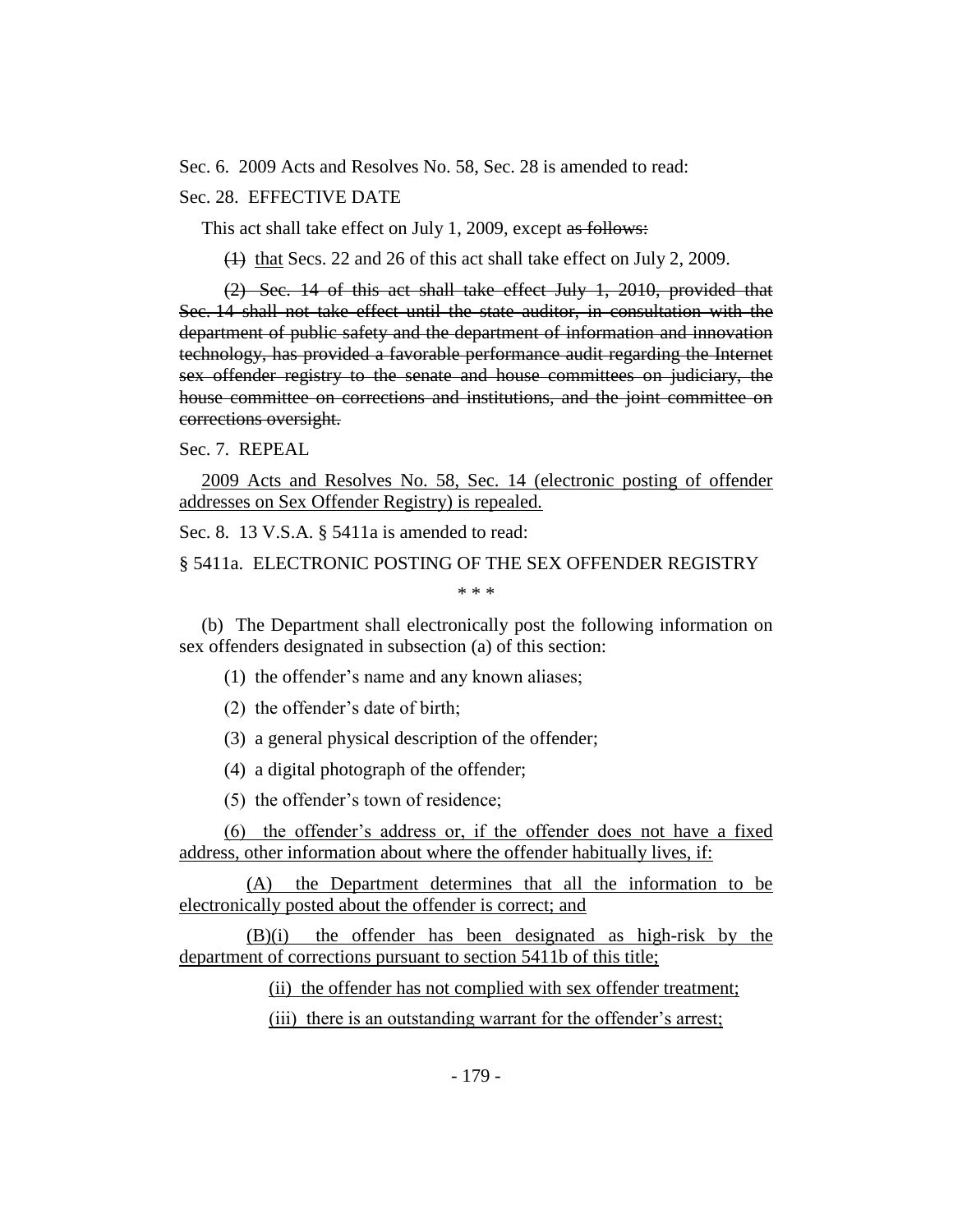(iv) the offender is subject to the registry for a conviction of a sex offense against a child under 13 years of age; or

(v) the offender's name has been electronically posted for an offense committed in another jurisdiction which required the person's address to be electronically posted in that jurisdiction;

 $(6)(7)$  the date and nature of the offender's conviction;

 $(7)(8)$  if the offender is under the supervision of the Department of Corrections, the name and telephone number of the local department of corrections office in charge of monitoring the sex offender;

 $(8)(9)$  whether the offender complied with treatment recommended by the department of corrections;

 $(9)(10)$  a statement that there is an outstanding warrant for the offender's arrest, if applicable; and

 $(10)(11)$  the reason for which the offender information is accessible under this section.

\* \* \*

(d) An offender's street address shall not be posted electronically. The identity of a victim of an offense that requires registration shall not be released.

\* \* \*

#### Sec. 9. EFFECTIVE DATES

(a) This act shall take effect on July 1, 2015, except as provided in subsection (b) of this section.

(b)(1) Sec. 8 of this act shall take effect on the date the Department of Public Safety reports to the General Assembly that the Sex Offender Registry has:

(A) no critical errors; and

(B) an error rate of ten percent or less for errors that are not critical errors.

(2) As used in this subsection, "critical error" means one of the following errors:

(A) An offender's name should be on the Sex Offender Registry or the Internet Sex Offender Registry but it is not.

(B) An offender's name should not be on the Sex Offender Registry or the Internet Sex Offender Registry but it is.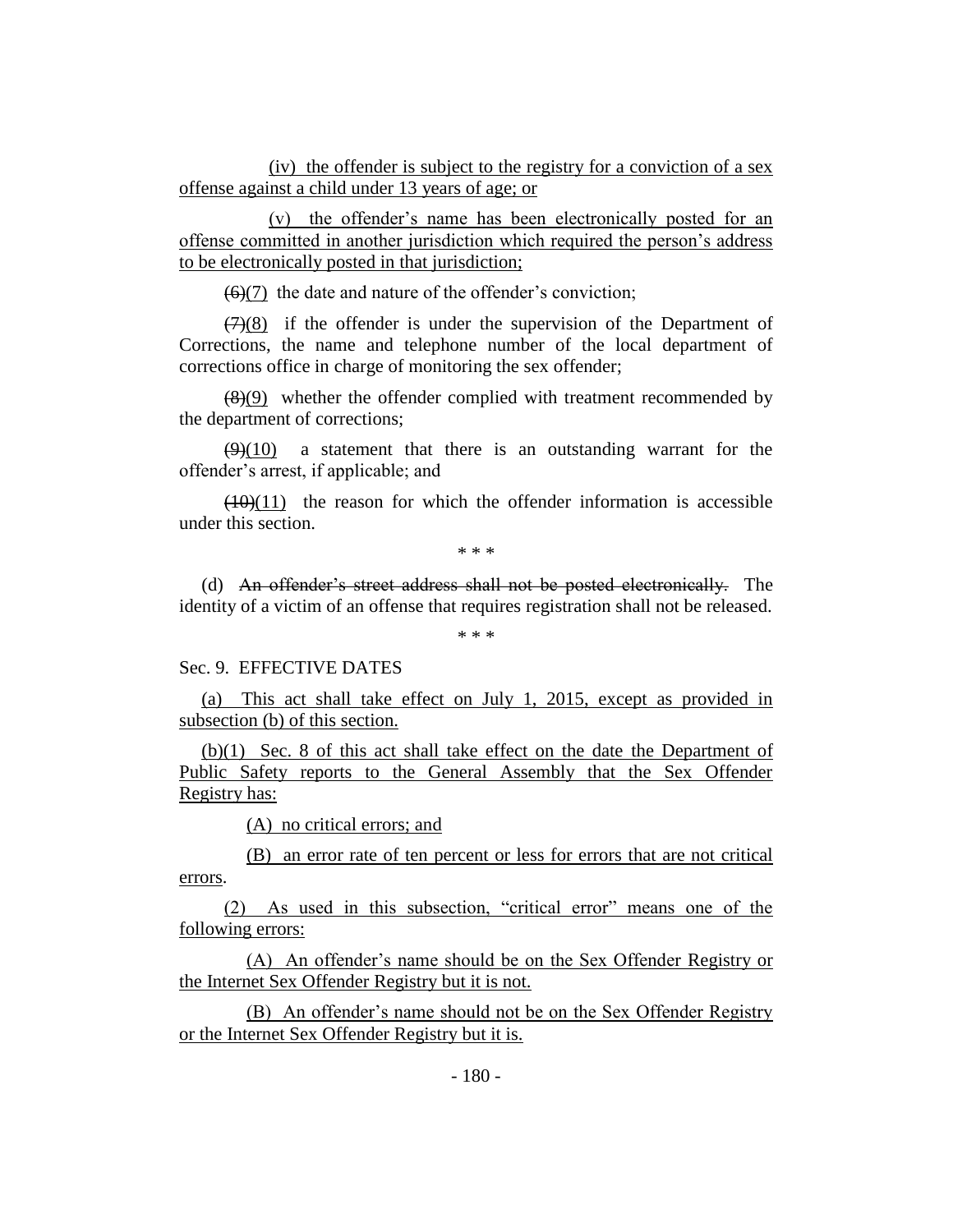(C) An offender's name is scheduled to be posted on the Sex Offender Registry or the Internet Sex Offender Registry for an incorrect length of time.

(Committee vote: 5-0-0)

#### **CONCURRENT RESOLUTIONS FOR NOTICE**

**S.C.R. 4** (For text of Resolution, see Addendum to Senate Calendar for February 26, 2015)

**H.C.R. 47-59** (For text of Resolutions, see Addendum to House Calendar for February 26, 2015)

#### **CONFIRMATIONS**

The following appointments will be considered by the Senate, as a group, under suspension of the Rules, as moved by the President *pro tempore,* for confirmation together and without debate, by consent thereby given by the Senate. However, upon request of any senator, any appointment may be singled out and acted upon separately by the Senate, with consideration given to the report of the Committee to which the appointment was referred, and with full debate; and further, all appointments for the positions of Secretaries of Agencies, Commissioners of Departments, Judges, Magistrates, and members of the Public Service Board shall be fully and separately acted upon.

Harold Eaton, Jr. of Woodstock - Associate Justice, Vermont Supreme Court – By Sen. Nitka for the Committee on Judiciary. (2/27/15)

#### **FOR INFORMATION ONLY**

#### **CROSSOVER DEADLINES**

The Senate Rules Committee established the following Crossover deadlines:

(1) All **Senate** bills must be reported out of the last committee of reference (including the Committees on Appropriations and Finance, except as provided below in (2) and the exceptions listed below) on or before **Friday, March 13, 2015**, and filed with the Secretary of the Senate so that they may be placed on the Calendar for Notice the next legislative day.

(2) All **Senate** bills referred pursuant to Senate Rule 31 to the Committees on Appropriations and Finance must be reported out by the last of those committees on or before **Friday, March 20, 2015**, and filed with the Secretary of the Senate so that they may be placed on the Calendar for Notice the next legislative day.